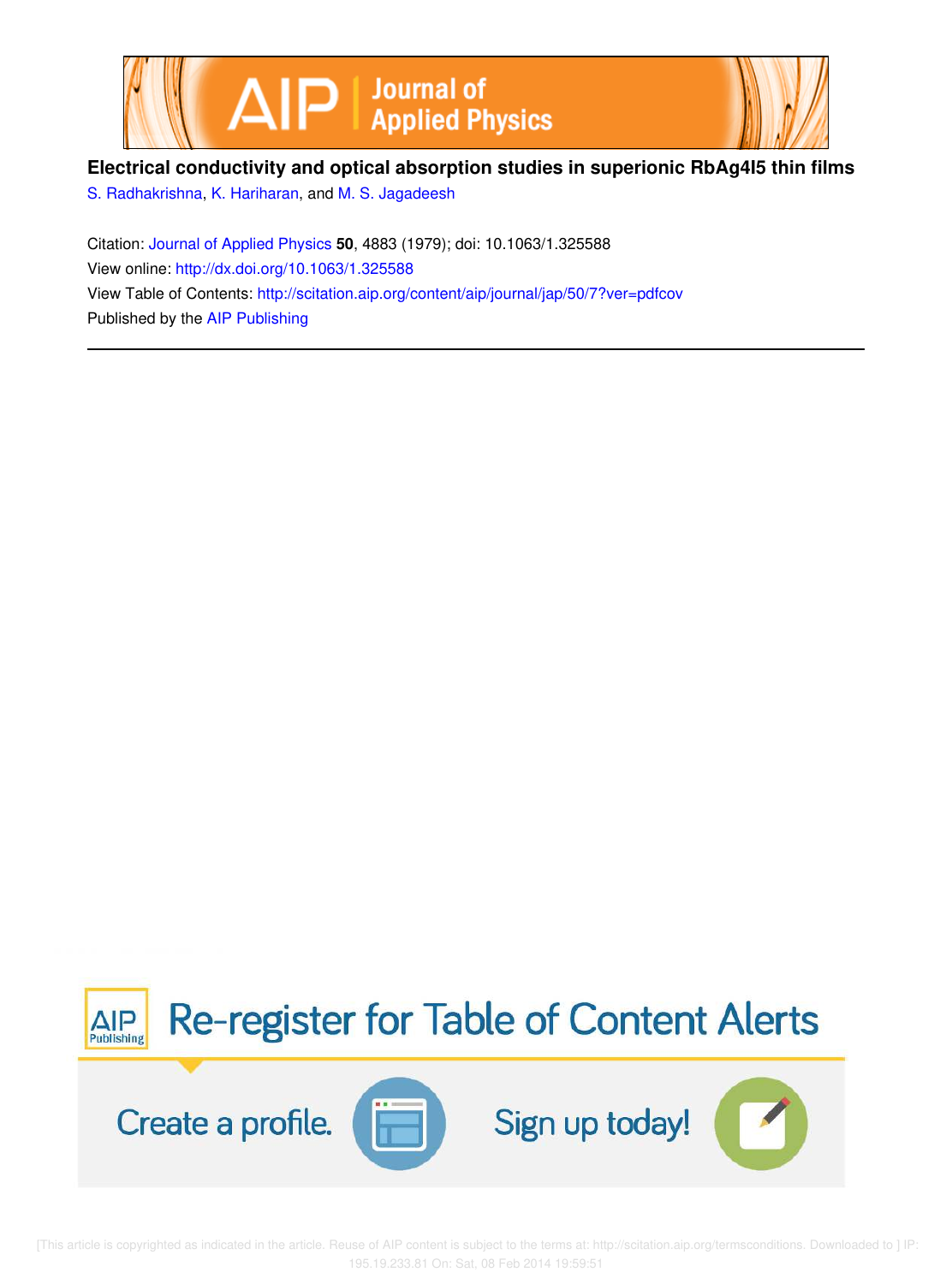# **Electrical conductivity and optical absorption studies in superionic RbA9<sup>4</sup> 1s thin films**

s. Radhakrishna, K. Hariharan, and M. S. Jagadeesh

*Department of Physics, Indian Institute of Technology, Madras-600 036, India*  (Received 29 August 1978; accepted for publication 27 November 1978)

Electrical conductivity in thin films of the superionic conductor  $RbAg<sub>4</sub>I<sub>5</sub>$  was found to be in very good agreement with the best bulk value (0.27  $\Omega^{-1}$  cm <sup>1</sup>). From the conductivity data, the activation energy for Ag' -ion conduction, and the free-ion-like parameters such as the mean free path and lifetime in the excited state have been deduced. The phase transition at  $210\text{°K}$  has also been observed, and the activation energy for conduction before and after the phase transition has been evaluated. Optical absorption studies in these films reveal a well-defined exciton state at  $3750 \text{ Å}$  at  $300^{\circ}$ K. Also, a weak band is observed at 3350 A on the higher-energy side of the exciton band which appears to be evidence for the existence of large-radius excitons. A broad band observed at 4850 A has been attributed to the existence of silver colloids in the films. A forbidden internal transition in the  $Ag<sup>+</sup>$  ion has been observed at 4250 Å.

PACS numbers:  $73.90. + f$ ,  $78.65. - s$ ,  $66.90. + r$ ,  $85.80. - b$ 

#### **INTRODUCTION**

There is renewed basic as well as technological interest in the properties of solids of exceptionally high ionic conductivity because of their use as electrolytes in solid-electrolyte galvanic cells. The solid electrolytes belonging to the  $M$  Ag.I, family ( $M = K$ , Rb, NH<sub>4</sub>, and to a limited extent Cs) have relatively high ionic conductivities.<sup>1,2</sup> The most serious shortcoming of the solid-state battery using the above compound as an electrolyte is the high value of the internal resistance, which has limited its practical utilization to microwatt-power applications.<sup>3,4</sup> One way of achieving lower internal resistance is by using thin layers of the electrolyte. Optical absorption of the thin films coated on a transparent substrate can be studied easily. With these views in mind, electrical conductivity and optical absorption studies on the  $RbAg<sub>4</sub>I<sub>5</sub>$  compound have been carried out in thin films in the present investigation.

# **EXPERIMENTAL**

Specpure rubidium iodide (99.999%) and analar-grade silver iodide (99.95%) were used in the preparation of the  $RbAg<sub>4</sub>I<sub>5</sub>$  compound. The reactants  $(AgI : RbI = 80 : 20)$ were vacuum sealed in a quartz tube, melted together, and then quenched. The product was ground and again annealed in vacuum at 165°C for 24 h. The stoichiometry of the compound  $RbAg<sub>4</sub>I<sub>5</sub>$  was verified by x-ray measurements. The compound thus prepared was used for thin-film evaporation. Films of different thicknesses were coated on thoroughly cleaned microscope glass slides with silver contacts on either ends. The vacuum during evaporation was  $3 \times 10^{-5}$ Torr, and the deposition rate was about 50  $\AA$ /sec. The thickness of the film was measured using a quartz-crystal-thickness monitor. The coated films were annealed at 165°C for about 2 h *in situ* after the film formation and then the conductivity studies were carried out. Resistance measurements were made using a GR 1644 A (General Radio) megohm

bridge and also by measuring the voltage drop across the film by passing a known current through the film from a stabilized power supply. The polarization effects are negligible in the present conductivity measurements since the current varied linearly with voltage (between 1 and 50 V dc) and also because upon reversing the voltage polarity, no change in the current was observed. In order to establish that the film formed is indeed  $RbAg<sub>4</sub>I<sub>3</sub>$ , x-ray diffractograms were taken of the films using a Philips x-generator model 1140. Optical absorption measurements were done using a Cary-14 spectrophotometer. For studies at low temperatures, a cryostat of conventional design was used.

## **RESULTS AND DISCUSSION**

The x-ray diffraction pattern and the lattice parameter  $a (= 11.15 \text{ Å})$  of the films in the present study agree well with those reported in the literature.<sup>5</sup>

## **Electrical conductivity**

A conduction model for superionic conductors has been proposed by Rice and Roth,<sup>6</sup> according to which a plot of  $log(\sigma T)$  against  $1/T$  (where  $\sigma$  is the conductivity and T is the temperature) yields the value of the activation energy for conduction. Some details for this model are given at a later stage. Figures 1(a), 1(b), and 1(c) show  $log(\sigma T)$  versus  $10^{3}/T$ plots for films of thicknesses 1560, 2230, and 4230  $\AA$ . The electrical conductivity values of the films of increasing orders of thicknesses were found to be 0.32, 0.31, and 0.32  $\Omega^{-1}$  cm<sup>-1</sup> respectively at 300 °K, the values being higher than the best value reported' for the compound in the bulk from  $(0.27 \Omega^{-1} \text{ cm}^{-1})$ . For one of the films (of thickness 4200 Å) the conductivity measurements were done down to 140 °K, the plot of which is shown by curve 2 in Fig. l(c).

The density of the film is assumed to be that of the bulk<sup>3,7</sup> (5.38 g/cm<sup>3</sup>) in the calculation of film thickness by the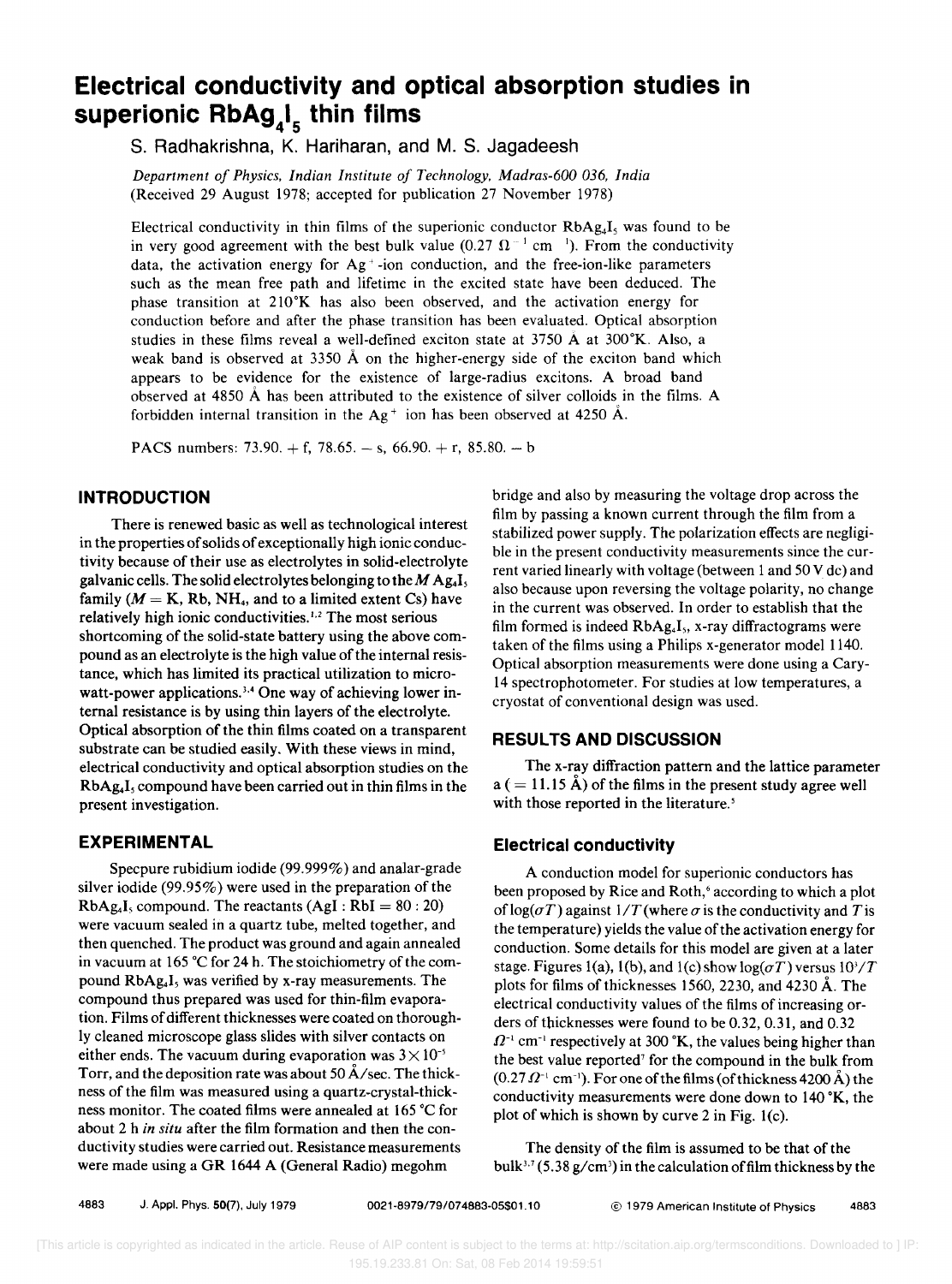

FIG. 1. Conductivity-vs-temperature plots for RbAg.I, Films. (a) Film thickness = 1560 Å, activation energy = 0.09 eV. (b) Film thickness = 2230 Å, activation energy = 0.1 eV. (c) In this figure is seen the conductivity variation below room temperature for the same film as in the second curve showing the phase transition around 210 °K.

quartz-oscillator method. However. it is likely that the density of the film may not be the same as that of bulk dqe to the very nature of thin films. The film-thickness measurement by Tolansky's multiple-beam interferrometric (MBI) technique,<sup>8</sup> which is an absolute method, was found to be difficult to use since it was not possible to get a good reflecting film on the RbAg.I, film. Nevertheless, the film thickness was measured for one of the specimens. The film thickness by the MBI technique was found to be 1710 A, whereas for the same specimen a quartz-crystal monitor gave a thickness

of 1560 A. The estimated film thickness by a quartz-crystal monitor agrees with the value given by the MBI method, if one assumes the film density to be about 10% less than the bulk density. By using a film thickness of 1710 A, the conductivity of the specimen was found to be 0.27  $\Omega^{-1}$  cm<sup>-1</sup>, which agrees with the best reported bulk value,<sup>7</sup> whereas the conductivity comes out to be 0.32  $\Omega^{-1}$  cm<sup>-1</sup> when the film thickness of 1560  $\AA$  is employed. Thus the conductivity values in the present work can be taken as agreeing well with the best bulk value.<sup>7</sup> It has been reported<sup>9</sup> that the conductivitiv reaches a value of 0.25  $\Omega^{-1}$  cm<sup>-1</sup> for films in the AgI-RbI system with 83-85 mole % AgI. But the authors have not given the method by which they determined the film thickness. It is reported in Ref. 10 that the conductivity of the system is 0.18  $\Omega^{-1}$  cm<sup>-1</sup>. The thickness of the film used in the above study was of the order of  $20-30\mu$ , whereas in the present case it is of the order of 0.15–0.5  $\mu$ . The final conductivity of the compound film depends on how accurately one can determine the film thickness apart from other possible changes due to structural variations. Also, the above authors have not annealed the film. Hence one can expect their films to have nonconducting-phase  $Rb_2AgI_3$  and AgI apart from the conducting-phase  $RbAg<sub>4</sub>I<sub>s</sub>$ . In the present case, the conductivity of the annealed film at 300 $\mathrm{K}$  $(0.32 \Omega^{-1} \text{ cm}^{-1})$  is found to be greater than the value for the unannealed film  $(0.29 \Omega^{-1} \text{ cm}^{-1})$ .

The slope of the  $log(\sigma T)$  versus  $10^{3}/T$  plot is found to be the same for films of different thicknesses and it represents the activation energy for Ag+-ion conduction. 2 In the present investigation the activation energy turns out to be  $0.10 \pm 0.01$  eV, which is in good agreement with the reported value of  $0.1$  eV for the RbAg.I, compound.<sup>2</sup>

According to the theoretical model predicted by Rice and Roth<sup>6</sup> for ionic transport in superionic conductors, the expression for ionic conductivity is

$$
\sigma = \frac{1}{3} \left( \frac{q^2}{KT} n V_o l_o \right) \exp \left( -\frac{\epsilon_o}{KT} \right)
$$

$$
= \frac{C}{T} \exp \left( -\frac{\epsilon_o}{KT} \right),
$$

$$
C = \frac{1}{3} \frac{q^2 n V_o l_o}{K},
$$

where  $l_0 = V_0 \tau_0$  and  $V_0 = (2\epsilon_0/M)^{1/2}$ . Here  $l_0$  and  $V_0$  represent the mean free path and velocity of the free ion-like state,  $\tau_0$ and *n* denote the lifetime of the excited state and the number of potentially mobile ionic species per unit volume, and *q* and M are the charge and mass of the free ion, respectively. The gap energy  $\epsilon_0$  denotes the energy difference between the localized ionic state and free-ion-like state of the mobile ion. The experimental plot of  $log(\sigma T)$  versus  $10^3/T$  hence yields a straight line whose slope and intercept give respectively  $\epsilon_0$ and the preexponential factor *C* in the above equation. Thus the values of  $\epsilon_0$ ,  $\tau_0$ ,  $l_0$ , and  $V_0$  can be obtained from the observed conductivity if *n, q,* and M are known. In the present calculation, *n* is assumed to be the total number of cations

Radhakrishna, Hariharan, and Jagadeesh 4884

 <sup>[</sup>This article is copyrighted as indicated in the article. Reuse of AIP content is subject to the terms at: http://scitation.aip.org/termsconditions. Downloaded to ] IP: 195.19.233.81 On: Sat, 08 Feb 2014 19:59:51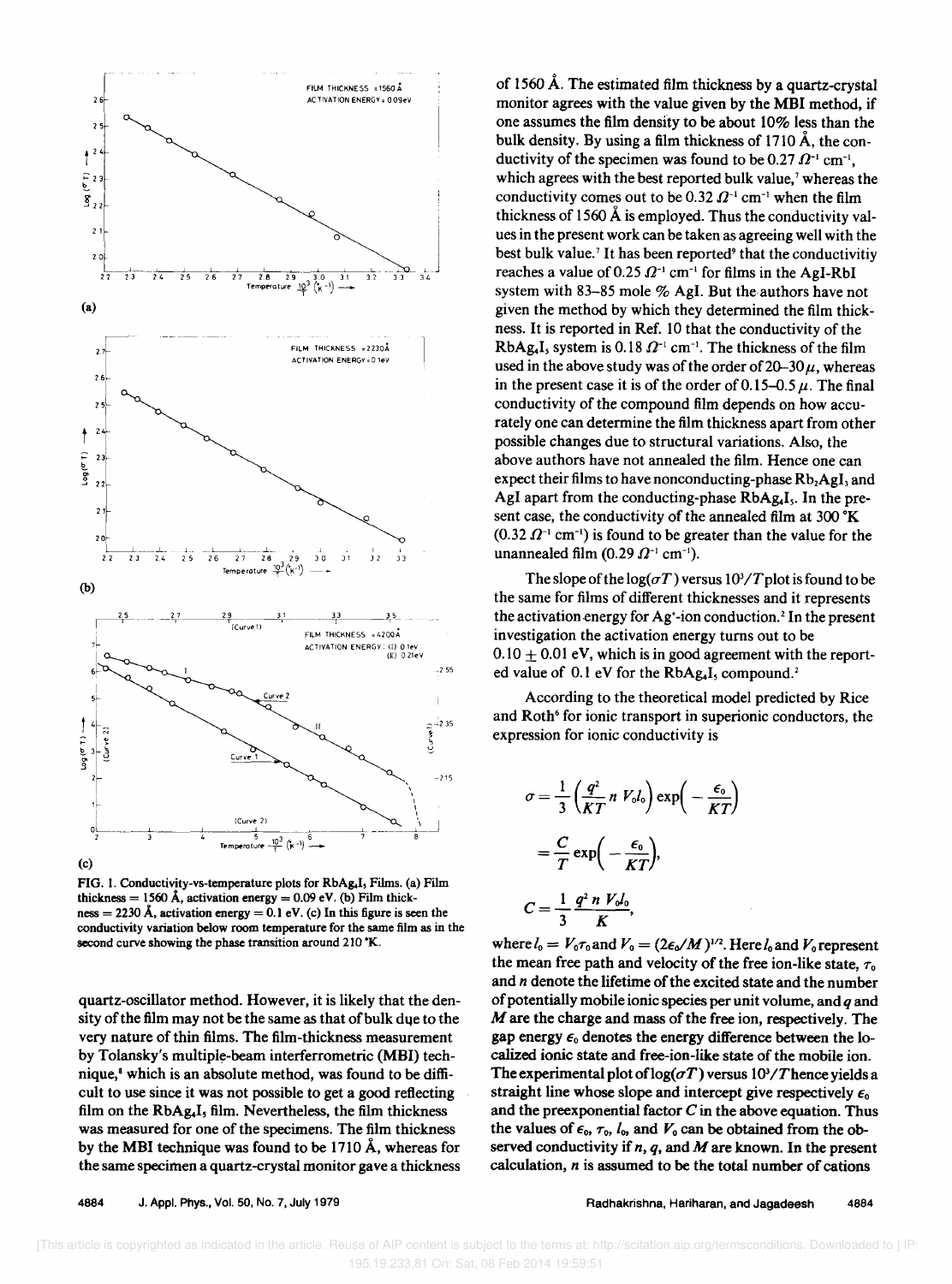



FIG. 2. (a) Optical absorption spectrum of RbAg.I, film at 300 °K. (b) Optical absorption spectrum of RbAg.I, thin film at 300 °K (curve 1) and at  $80$  K (curve 2). (c) Effect of aging on 4850-Å band in RbAg.I, film.

per unit volume belonging to the disordered conducting species. For the values of *q,* M, and *n* we have *n* 

 $= 1.13 \times 10^{22} / \text{cm}^3$ ,  $q = 1.602 \times 10^{-20}$  emu, and

 $M = 107.88 \times 1.66 \times 10^{24}$  g. The values of the activation energy  $\epsilon_0$  and the constant C are obtained by the least-squaresfit method. Assuming the values of *q, n,* and

 $V_0$  [ =  $(2\epsilon_0/M)^{1/2}$  = 0.42 × 10<sup>5</sup> cm sec<sup>-1</sup>] given the mean free path  $l_0$  and the lifetime of the excited state  $\tau_0 = l_0/V_0$ turn out to be 0.25 Å and  $0.56 \times 10^{-13}$  sec, respectively.

The above values of  $l_0$  and  $\tau_0$  are found to be lower than

the corresponding values<sup>6</sup> 1.3 Å and  $3.1 \times 10^{-13}$  sec calculated from the conductivity plot of Owens and Argue.<sup>2</sup> It is to be noted that the deduced values of  $\tau_0$  and  $l_0$  are subject to an appreciable amount of uncertainty in the extraction of the preexponential factor from the observed conductivity. The values obtained in the present work represent the correct order of magnitude at least, as it was mentioned by Rice and Roth<sup>6</sup> that at best one can obtain the correct order of magnitude with the present knowledge of superionic solids.

Referring to curve 2 of Fig. l(c), it is seen that the slope of the plot from 430 to 210  $K$  is different from the slope in the region between 210 and 140 K. It is known from the investigation on heat capacity<sup>11</sup> that RbAg<sub>4</sub>I<sub>3</sub> has two phase transitions at  $T_1 = 121.8$  °K and  $T_2 = 209$  °K. In the present investigation it is found that the point at which the slope of the graph changes (i.e., at  $210 \text{ }^{\circ}\text{K}$ ) lies at the second phase transition  $T<sub>2</sub>$ . The activation energies before and after this phase transition are found respectively to be 0.1 and 0.2 eV. Similar features were also observed in the conductivity study performed on polycrystalline  $RbAg<sub>4</sub>I<sub>3</sub>$  specimens.<sup>7</sup> As seen from the curve, the transition at  $210$  °K is associated with a discontinuity in  $d\sigma/dT$  while  $\sigma$  is continuous. The transition is of the  $\lambda$  type, and crystals of RbAg<sub>4</sub>I, which are optically isotropic at ambient temperatures become birefringent when cooled to 208 °K, which shows that this low-temperature phase is not really cubic. Geller<sup>12</sup> has reported that in RbAg<sub>4</sub>I, domains are visible under a microscope at low temperatures. There are several unit cells in a microdomain where one or more of the three crystallographically inequivalent types of sites is fully occupied or completely empty.<sup>12</sup> Roth has made a similar suggestion for the two-dimensional superionic conductor  $\beta$ -alumina.<sup>13</sup> According to Pardee and Mahan,<sup>14</sup> the disintegration of ordered domains might be responsible for the above transition. Johnston *et 01.15* interpret the above transition at 209 °K as the result of the interplay between changes in site-energy differences, in site occupations, and in concurrent lattic distortions.

Earlier conductivity studies on bulk specimens<sup>2</sup> reveal that the transition at  $122^{\circ}$ K is a first order one with a discontinuous change in  $\sigma$  of two orders of magnitude. In the present study, the resistance of the film increased greatly on cooling below 140 °K, and it was difficult to measure the resistance values at different intervals of temperature. Hence the phase transition at 122  $K$  is shown by a dotted line. Although all superionic conductors belonging to the  $M$  Ag. I. family are thermodynamically unstable at subambient temperatures, the disproportionating reaction being 2  $M$ Ag<sub>4</sub>I<sub>3</sub> $\rightarrow$ 7 AgI + M<sub>2</sub>AgI<sub>3</sub>, the transformation is sluggish, and RbAg.I, particularly passes through these two phase transformations reversibly without disproportionation as indicated by the present as well as earlier studies.

#### **Optical absorption**

The same films which were used in the conductivity studies were also used for optical absorption studies. Some optical studies were carried out for the films deposited on NaCI and fused-quartz substrates. In explaining the optical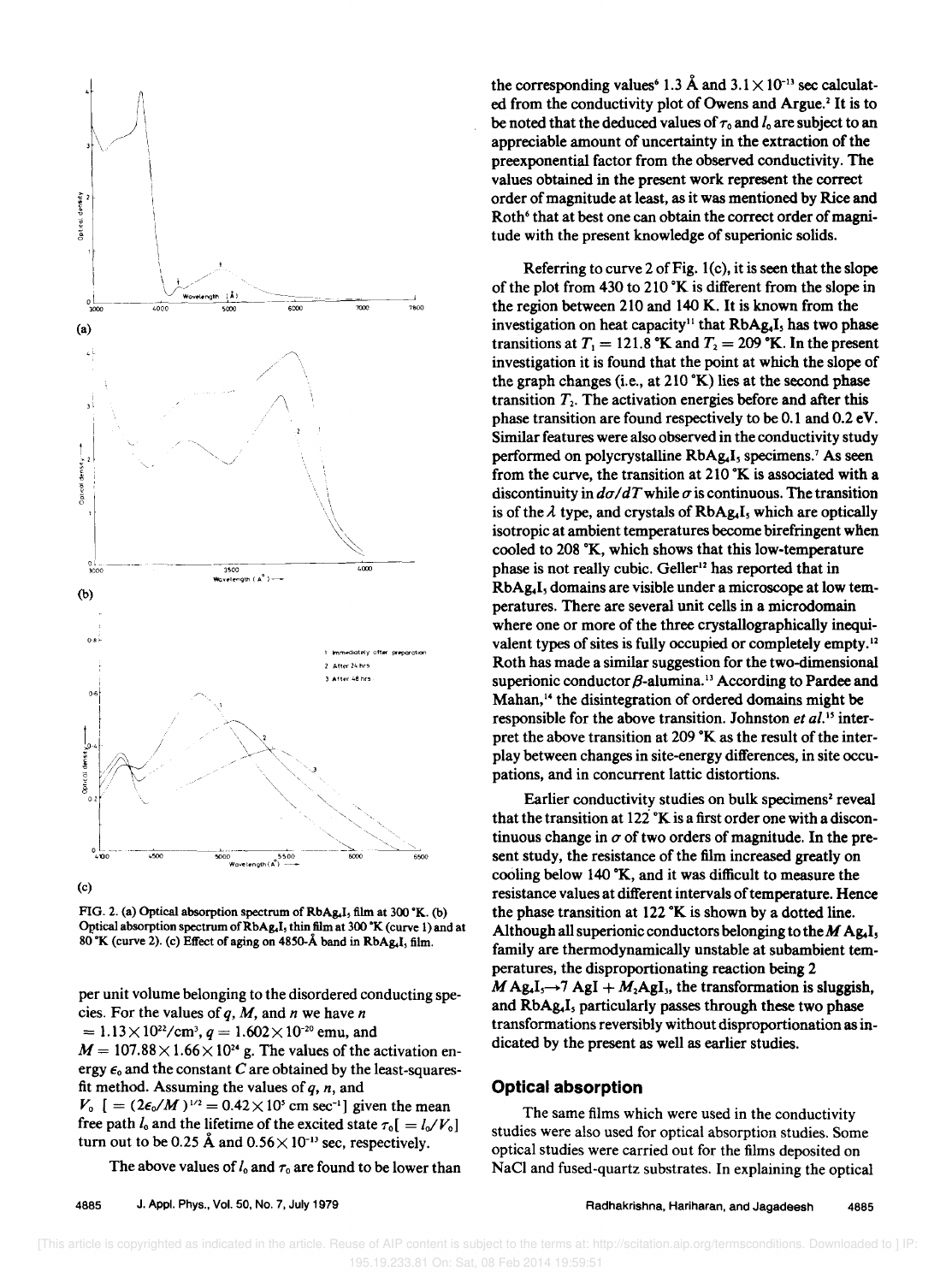absorption results for  $RbAg<sub>4</sub>I$ , thin films, it is worthwhile to compare the optical properties of  $RbAg_4I$ , with those of  $\beta$ -AgI, since both the systems share a host of equivalent properties. Among them, the mean silver iodine distance is the same<sup>12.16</sup> and therefore their electronic structures are similar. The electronic states of  $RbAg<sub>4</sub>I<sub>3</sub>$  can be described in terms of a homogeneous solid solution of RbI(AgI)<sub>4</sub>.

Figure 2(a) shows the optical absorption spectrum of a film of  $RbAg<sub>4</sub>I<sub>5</sub>$  of thickness 4200 Å coated on a glass substrate. There are four bands at  $4850$ ,  $4250$ ,  $3750$ , and  $3350 \text{\AA}$ . The observed bands are not due to interference effects because of the fact that for all thicknesses the bands appear at the same position irrespective of the substrate (glass, quartz, and NaCI crystal) on which the film is coated.

It is known<sup>17</sup> that silver halides possess a system of levels associated with the 4d <sup>9</sup>5S state of the Ag<sup>+</sup> ion which have the same parity as the gound state  $(4d^{10})$  in the free ion, and hence the transition  $4d^{10} \rightarrow 4d^{9}5S$  is dipole forbidden. A band at 4230  $\AA$  has been reported<sup>18</sup> in the optical studies of AgI thin films. In the wurtzite lattice of AgI, each Ag<sup>+</sup> ion is tetrahedrally surrounded by four 1- ions and there can be mixing of the states of opposite parity, namely, the states of Ag( $4d'$ ) and I ( $5P$ <sup>-</sup>). Hence the forbidden transition  $4d^{10} \rightarrow 4d^{9}$ 5S becomes allowed because of the tetrahedral coordination of the Ag<sup>+</sup> ion. In the crystal structure of RbAg<sub>4</sub> I<sub>5</sub> also the arrangement of iodide ions provide 56 iodide tetrahedra sites per unit cell.<sup>12</sup> The 16 Ag<sup>+</sup> ions in the unit cell are distributed over 56 sites located in the centers of iodide tetrahedra. Hence, as in the case of AgI, the weak band at 4250 Å can be attributed to the forbidden internal transition in the Ag<sup>+</sup> which becomes permitted because of the tetrahedral coordination of the Ag<sup>+</sup> ion in RbAg.I<sub>5</sub>.

Now consider the well-defined band at 3750  $\AA$  (3.307) eV), with an absorption coefficient of  $8 \times 10^5$  cm<sup>-1</sup>. At 80 °K the band shifts to 3700  $\AA$  (3.352 eV) as shown in Fig. 2(b). This band is attributed to the exciton state in the material with an energy of 3.307 eV at room temperature  $(300 \text{ °K})$ . Bauer and Huberman<sup>19</sup> have reported a well-defined exciton state in the  $RbAg<sub>a</sub>I<sub>s</sub>$  single crystal at 3.338 eV (4.2 °K) and also that the temperature coefficient for  $RbAg_4I_5$  is  $-5.2$  $\times 10^{-4}$  eV/<sup>o</sup>K below 122 °K. Accordingly, the exciton state at 80  $K$  will go to 3.30 eV. In the present study, the exciton state is identified as 3.352 eV at 80 °K. The above band was quite sharp when the spectrum was taken immediately after removing the annealed film from the vacuum chamber. The band observed for the unannealed sample was broader. This is due to the fact that the defects get annealed out when the sample is annealed at  $438 \text{ }^{\circ}\text{K}$  for 3 h. Again at  $80 \text{ }^{\circ}\text{K}$ , the band was sharper than at 300 °K. The exciton moves in the field of fluctuating potential due to thermal vibration of the lattice, and these lattice vibrations are small when the temperature is lowered. Hence broadening of exciton states is due to the variation in exciton-phonon interaction<sup>20</sup> and due to the presence of defects in the film.

The band gap of the material can be defined as the energy of the first exciton peak plus the exciton binding (ionization) energy. The exciton binding energy in  $RbAg<sub>4</sub>I<sub>5</sub>$  is re-

ported to be  $\sim 0.08$  eV.<sup>19</sup> Hence the room-temperature band gap of the material becomes  $3.307 + 0.08 = 3.387$  eV. As already stated,  $RbAg<sub>4</sub>I<sub>5</sub>$  can be considered as a homogeneous solid solution of RbI(AgI). The band gap of AgI is  $\sim$  3 eV. Thus it is found that the band gap of  $RbAg_4I$ , is about 0.387 e V greater than that of Agl. This is attributed to the addition of the high ionicity of RbI as compared to AgI, that is , the ionic nature of RbAg.<sub>I</sub>, atomic bonding is more than that of AgI. Bauer and Huberman<sup>19</sup> have reported a tentative band picture of RbAg.I<sub>s</sub>, and the room-temperature band gap is said to be  $\sim$  3.3 eV.

A weak band is observed at about  $3350 \text{\AA}$  on the higherenergy side of the exciton peak, as shown in Figs. 2(a) and 2(b). This band becomes more prominent for films of higher thicknesses and for films coated at substrate temperatures different from room temperature. Similar bands with some structure on the higher-energy side of the first exciton peak of RbI, CsI, and KI have been reported.<sup>21</sup> This band can be taken to be evidence for the existence of large-radius excitons because between the first exciton peak energy  $E_x$  and the band gap  $E_g$ , photons create bound hole-electron pairs of increasingly larger radius until a series limit is reached and free pairs are created. The additional structure above the band gap has led to extensive controversy, and several reasons are suggested for such structures.<sup>21</sup>

The following features have been observed in the band found at 4850 A:

(1) The position of the band and its half-width were hardly affected when the temperature of the film was lowered from 300 to 80 °K.

(2) When the thickness of the film increases, there is a slight shift ( $\sim$  100 Å) towards the longer-wavelength side in the position of the band.

(3) Due to aging and subsequent annealing, the band intensity goes down and the band becomes broad. A slight shift in the peak position to the higher-wavelength side is observed.

From the above features, the band can apparently be attributed to the presence of silver colloids in the film. The above-mentioned features of the colloid centers agree well with those reported<sup>17,22-27</sup> on such centers in alkali and silver halides. Seitz<sup>17</sup> has suggested that the silver specks are likely to grow at a jog of an edge dislocation where an "incipient" halogen-ion vacancy exists. It can be shown that the vacancy will have an affective charge of  $+ \frac{1}{2}e$ . If it captures an electron, the charge becomes  $-\frac{1}{2}e$ , which will attract a silver ion, and then the speck will grow by successive trappings of electrons and silver ions. Since the most frequently encountered defects in evaporated films are dislocations of  $10^{10} - 10^{11}$ lines/cm<sup>2</sup> , Seitz's mechanism for the formation of colloid centers may be applied to our case. It is reported<sup>9</sup> that the increase in thin-film cell resistance due to aging (on storage) can be attributed to coalescence of the  $RbAg<sub>4</sub>I<sub>s</sub>$  film which made it lose contact with the electrode film. This also may accelerate the process of colloid formation.

Light attenuation by a suspension of colloidal particles